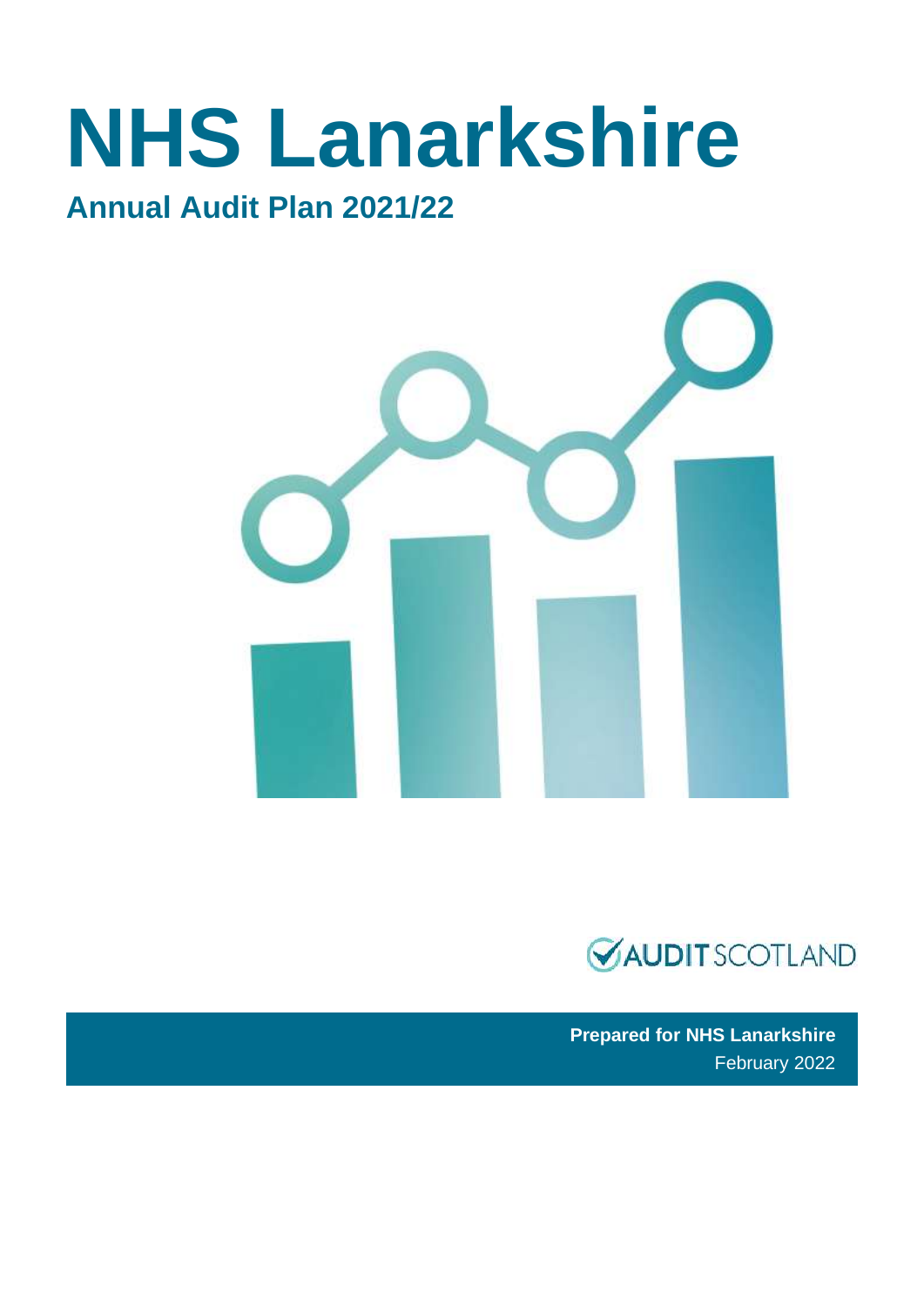### **Contents**

| Introduction                                     |    |
|--------------------------------------------------|----|
| Financial statements audit planning              | b  |
| <b>Audit dimensions and Best Value</b>           | 10 |
| Reporting arrangements, timetable, and audit fee | 13 |
| <b>Other matters</b>                             |    |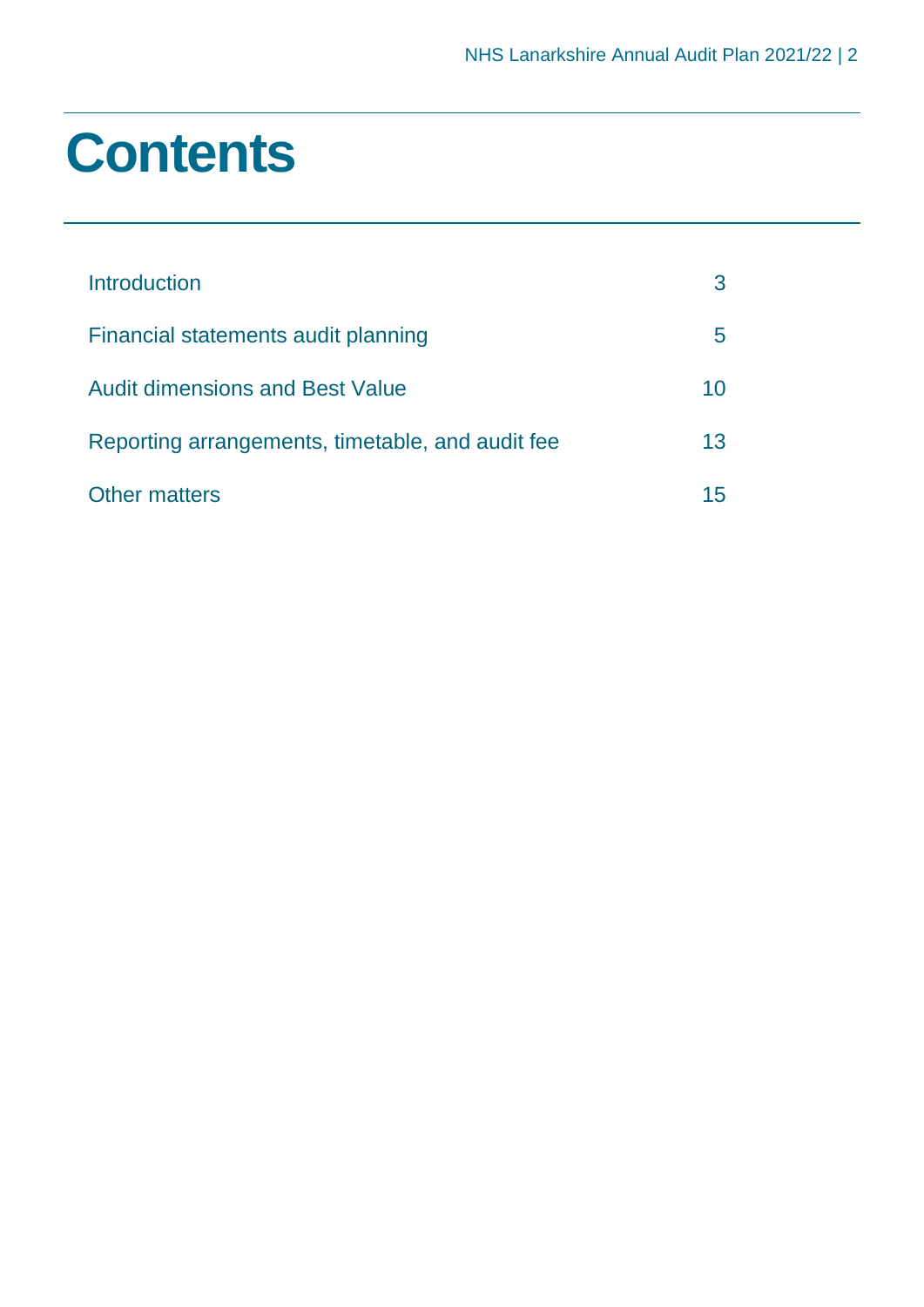### <span id="page-2-0"></span>**Introduction**

### **Summary of planned audit work**

 **1.** This document summarises the work plan for our 2021/22 external audit of NHS Lanarkshire. The main elements of our work include:

- evaluation of the key controls within the main accounting systems
- an audit of the 2021/22 annual report and accounts to support our opinions on the financial statements
- • work to support our audit opinions on regularity and the other statutory information published within the 2021/22 annual report and accounts, including the Performance Report, the Governance Statement and the audited part of the Remuneration and Staff Report
- review of NHS Lanarkshire's participation in the National Fraud Initiative
- • consideration of the arrangements in relation to the four audit dimensions that frame the wider scope of public sector audit: financial management, financial sustainability, governance and transparency and value for money
- consideration of Best Value arrangements.

### **Impact of Covid-19**

 **2.** The coronavirus disease (Covid-19) pandemic has had a significant impact on public services and public finances, and the effects will be felt well into the future.

 **3.** The Auditor General for Scotland, the Accounts Commission and Audit Scotland continue to assess the risks to public services and finances from Covid-19 across the full range of our audit work, including annual audits and the programme of performance audits. The well-being of audit teams and the delivery of high-quality audits remain paramount. Changes in our approach may be necessary during 2022 and where this impacts on annual audits, revisions to this Annual Audit Plan may be required. Any such changes will be communicated to the board at the earliest opportunity.

### **Adding value**

 **4.** We aim to add value to NHS Lanarkshire through our external audit work by being constructive and forward looking, by identifying areas for improvement and by recommending and encouraging good practice. We also attend meetings of the Audit Committee to report the findings of our work and actively participate in discussions where appropriate. In so doing, we intend to help NHS Lanarkshire maintain and enhance good standards of governance, management and decision making and effective use of resources.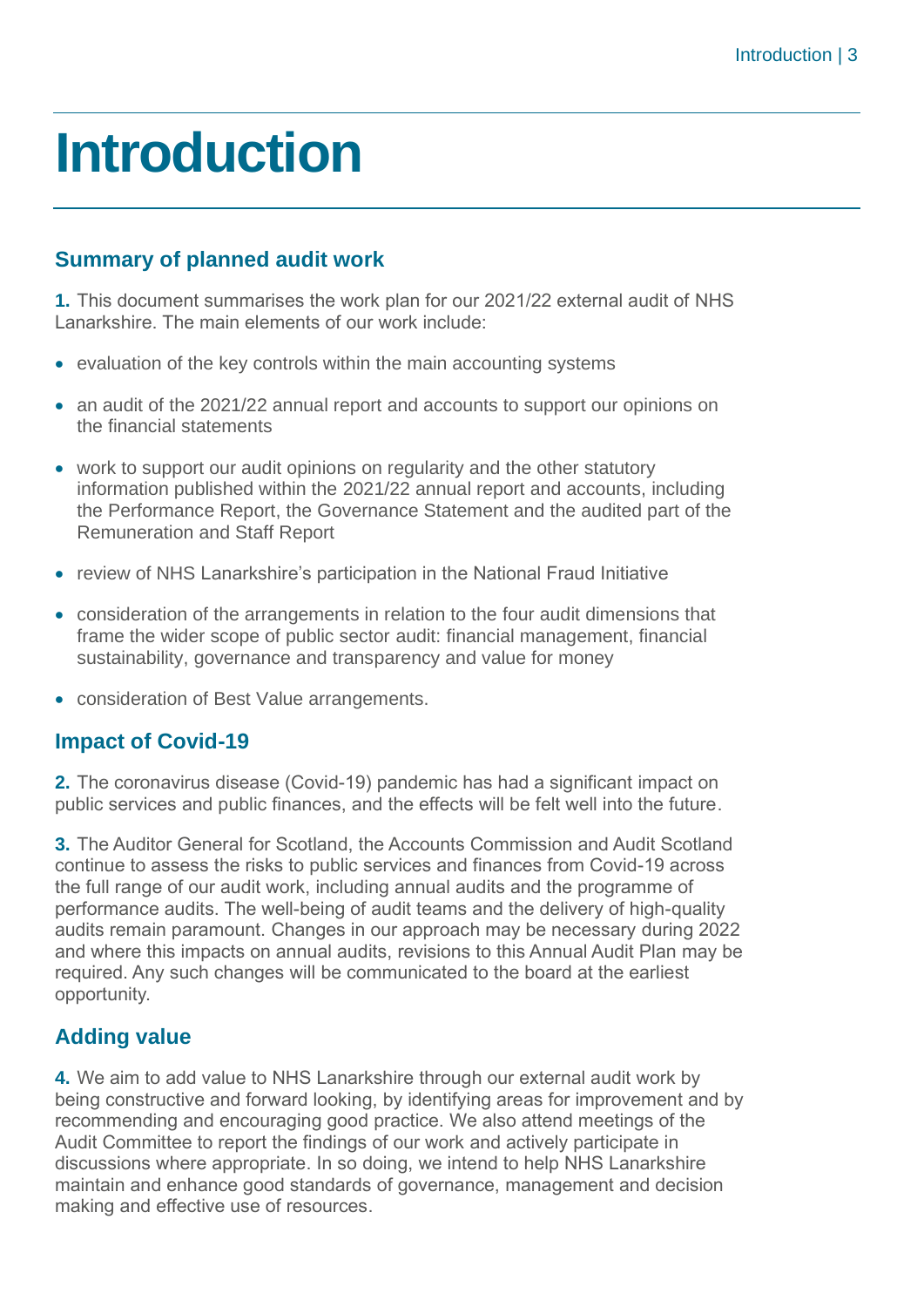### **Respective responsibilities of the auditor and NHS Lanarkshire**

**5.** The Code of Audit [Practice](https://www.audit-scotland.gov.uk/uploads/docs/report/2016/code_audit_practice_16_0.pdf) (2016) sets out in detail the respective responsibilities of the auditor and NHS Lanarkshire. Key responsibilities are summarised below.

### **Auditor responsibilities**

Finance and Accountability (Scotland) Act 2000 and the Code of Audit [Practice](https://www.audit-scotland.gov.uk/uploads/docs/report/2016/code_audit_practice_16_0.pdf) (including [supplementary guidance\)](https://www.audit-scotland.gov.uk/uploads/docs/um/code_audit_guidance_16_supp.pdf) and guided by the Financial Reporting Council's Ethical Standard. **6.** Our responsibilities as independent auditors are established by the Public

 **7.** Auditors in the public sector give an independent opinion on the financial statements and other information within the annual report and accounts. We also review and report on the arrangements within the audited body to manage its performance, regularity and use of resources. In doing this, we aim to support improvement and accountability.

### **NHS Lanarkshire's responsibilities**

 **8.** NHS Lanarkshire is responsible for maintaining accounting records and preparing financial statements that give a true and fair view.

 **9.** Also, NHS Lanarkshire has the responsibility for ensuring the proper financial stewardship of public funds, compliance with relevant legislation and establishing effective arrangements for governance, propriety and regularity that enable them to deliver their objectives.

 **10.** In NHS Lanarkshire the Chief Executive, as the Accountable Officer, is responsible for the administration of financial affairs. The Board has delegated responsibility for the oversight of internal and external audit to its Audit Committee.

 **11.** The audit of the annual report and accounts does not relieve management or the Audit Committee, as those charged with governance, of their responsibilities.

### **Managing the transition to 2022/23 audits**

 **12.** Audit appointments are usually for five years but were extended to six years due to Covid-19. 2021/22 is the final year of the current appointment and we will work closely with our successors to ensure a well-managed transition.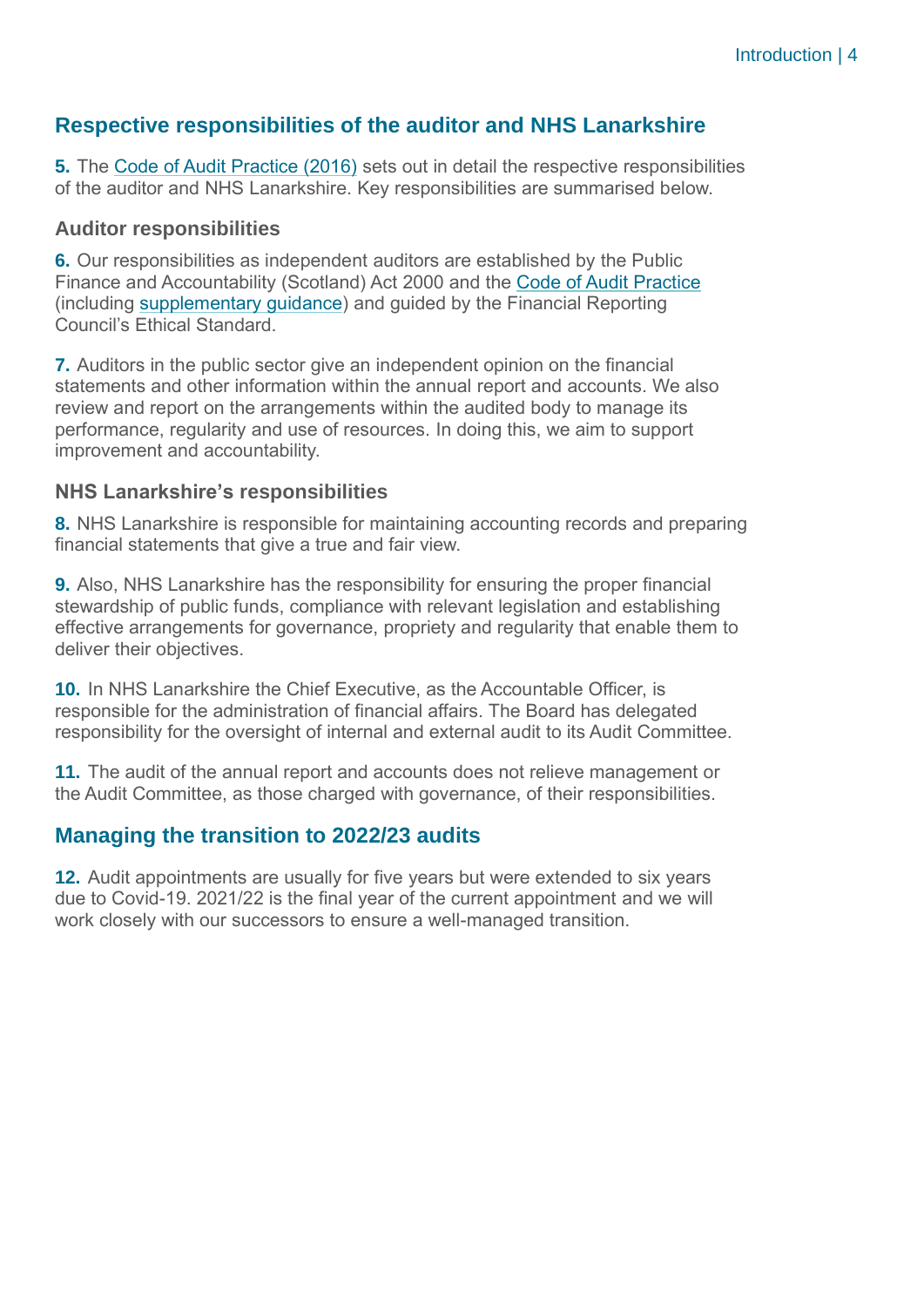# <span id="page-4-0"></span> **Financial statements audit planning**

### **Audit of the financial statements**

 **13.** Our approach to the audit of the 2021/22 annual report and accounts, including the financial statements, has been designed to support the appointed auditor's opinion as to whether the annual report and accounts give a true and fair view of the board's finances for the year ended 31 March 2022, and have been properly prepared in accordance with International Financial Reporting Standards and the NHS financial reporting framework.

### **Materiality**

 **14.** Materiality is an expression of the relative significance of a matter in the context of the financial statements as a whole. We are required to plan our audit to determine with reasonable confidence whether the financial statements are free from material misstatement. The assessment of what is material is a matter of professional judgement over both the amount and the nature of the misstatement.

### **Materiality levels for the 2021/22 audit**

 **15.** We assess materiality at different levels as described in [Exhibit](#page-4-1) 1. The materiality values for NHS Lanarkshire are also set out in [Exhibit](#page-4-1) 1.

### <span id="page-4-1"></span> **2021/22 Materiality levels for NHS Lanarkshire Exhibit 1 Materiality Amount Amount Amount Amount Amount Amount Amount Amount Amount Amount**

**Planning materiality** – This is the figure we calculate to assess the overall impact £16.943 of audit adjustments on the financial statements. It has been set at 1% of gross million expenditure for the year ended 31 March 2022 based on the budget monitoring information.

**Performance materiality** – This acts as a trigger point. If the aggregate of errors identified during the financial statements audit exceeds performance materiality, this would indicate that further audit procedures should be considered. Using our professional judgement, we have assessed performance materiality a 60% of planning materiality. £10.165 million

| <b>Reporting threshold</b> – We are required to report to those charged with   | £0.169  |
|--------------------------------------------------------------------------------|---------|
| governance on all unadjusted misstatements more than the 'reporting threshold' | million |
| amount.                                                                        |         |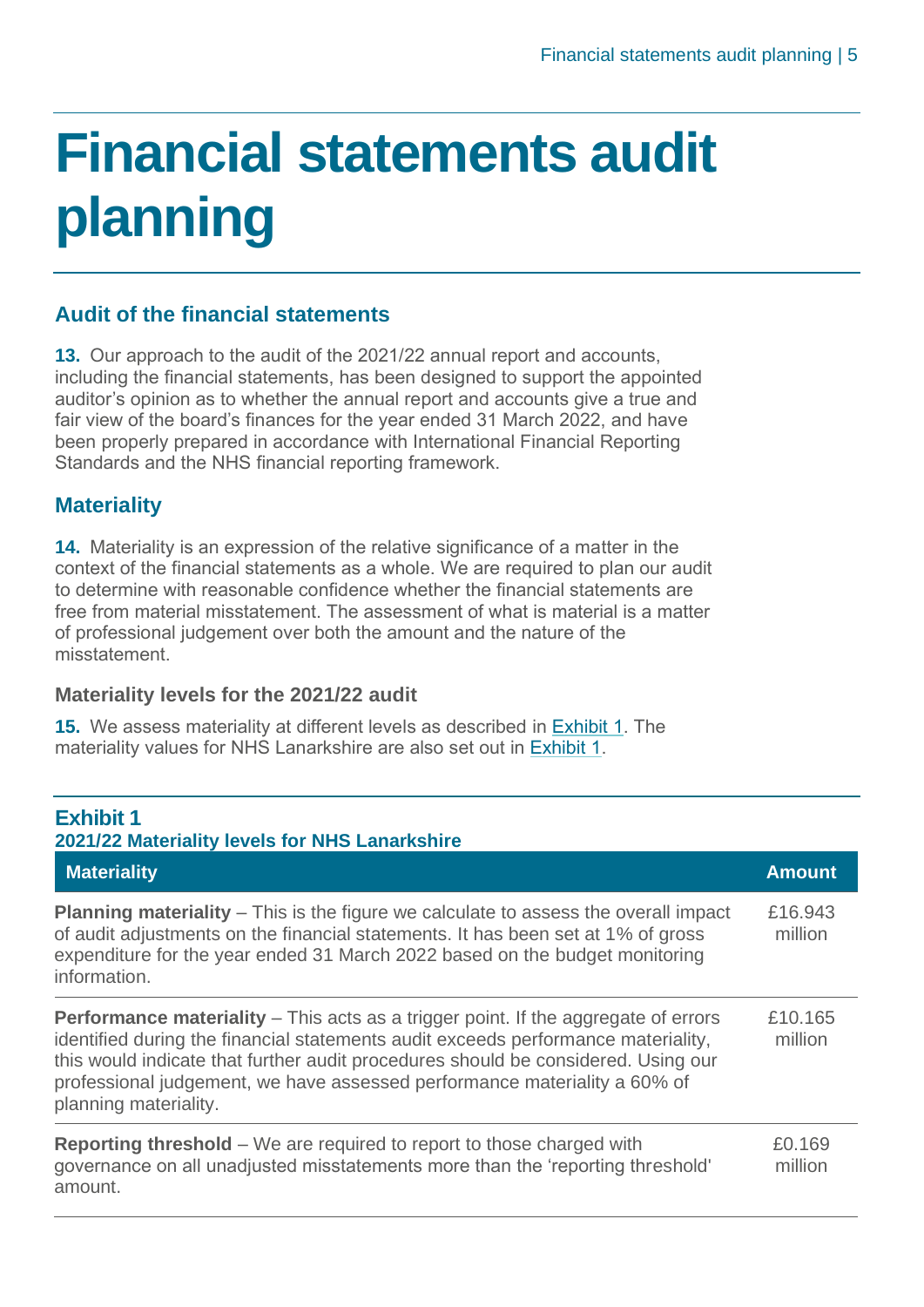**Cumulative errors and impact on financial targets:** We consider all monetary Mot errors identified through the audit process (including those below the reporting Applicable threshold) and the impact they have on the board's reported results against its financial targets. If the cumulative errors result in the board failing to meet its financial targets, this could impact on our audit testing and could result in a comment in the independent auditor's report.

Source: Audit Scotland

### **Significant risks of material misstatement to the financial statements**

 **16.** Our risk assessment draws on our cumulative knowledge of NHS Lanarkshire and consideration of its major transaction streams, key systems of internal control management, meetings with internal audit, attendance at committees and review of and risk management processes. It is also informed by our discussions with other relevant information.

 **17.** Based on our risk assessment process, we identify significant risks of material misstatement to the financial statements. These are risks which have the greatest impact on our planned audit procedures. Only one such risk was identified for the 2021/22 financial statements audit. This is shown in [Exhibit](#page-5-0) 2 along with details of the further audit procedures we plan to perform to gain assurance over the risk.

### <span id="page-5-0"></span> **2021/22 Significant risks of material misstatement to the financial statements Exhibit 2**

|    | <b>Significant risk of</b><br>material misstatement                                                                                                                                                                                              | <b>Sources of assurance</b>                                                                                  | <b>Planned audit response</b>                                                                                                                                               |
|----|--------------------------------------------------------------------------------------------------------------------------------------------------------------------------------------------------------------------------------------------------|--------------------------------------------------------------------------------------------------------------|-----------------------------------------------------------------------------------------------------------------------------------------------------------------------------|
| 1. | <b>Risk of material</b><br>misstatement due to<br>fraud caused by the<br>management override of<br><b>controls</b>                                                                                                                               | Owing to the nature of this •<br>risk, assurances from<br>management are not<br>applicable in this instance. | Detailed testing of journal entries<br>with a focus on significant risk<br>areas, including year-end and<br>post-close down entries.<br>Evaluate any identified significant |
|    | As stated in International<br>Standard on Auditing (UK)<br>240, management is in a<br>unique position to<br>perpetrate fraud because<br>of management's ability to<br>override controls that<br>otherwise appear to be<br>operating effectively. |                                                                                                              | transactions outside the normal<br>course of business, identified<br>through audit testing of income<br>and expenditure and accruals.                                       |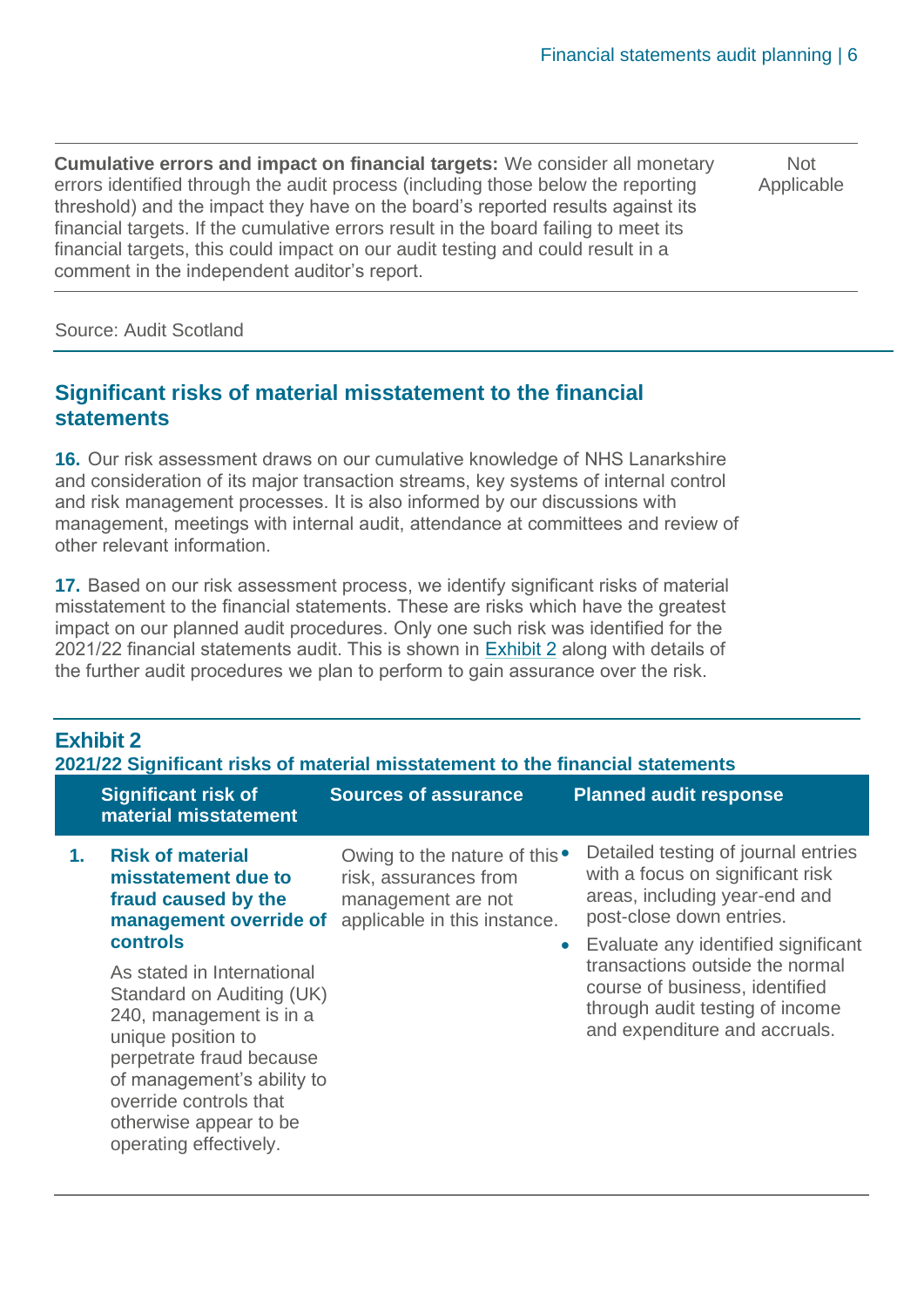#### Source: Audit Scotland

 **18.** Based on our assessment of the likelihood and magnitude of the risk, we have assessed that there are currently no other risks of material misstatement for the 2021/22 audit of NHS Lanarkshire. We will keep these areas under review as our audit progresses. If our assessment of risk changes and we consider these risks to be significant, we will communicate this to management and those charged with governance and revise our planned audit approach accordingly.

### **Consideration of the risks of fraud in the recognition of income and expenditure**

 **19.** As set out in International Standard on Auditing (UK) 240*: The auditor's responsibilities relating to fraud in an audit of financial statements*, there is a presumed risk of fraud over the recognition of revenue. There is a risk that revenue may be misstated resulting in a material misstatement in the financial statements. We have rebutted this risk for NHS Lanarkshire as the main source of income is from Scottish Government funding and other public sector transfers and payments. In addition, the board's other income streams comprise of high volume, low value items that are unlikely result in a material misstatement in the accounts.

 **20.** In line with Practice Note 10: *Audit of financial statements and regularity of public sector bodies in the United Kingdom*, as most public-sector bodies are net spending bodies, the risk of material misstatement due to fraud related to expenditure recognition may in some cases be greater than the risk relating to revenue recognition. However, we have also rebutted this risk for NHS Lanarkshire as our assessment of the constituent expenditure streams, including consideration of historical levels of fraud, is that the risk of material misstatement is low.

 **21.** We have not, therefore, incorporated specific additional audit procedures into our audit plan in relation to the risks of fraud in the recognition of income and expenditure, over and above our standard audit procedures.

### **Other areas of audit focus**

 **22.** As part of our assessment of audit risks, we have identified other areas where specific audit consideration is required. Based on our assessment of the likelihood and magnitude of the risk, we do not consider these to represent significant risks to the financial statements. We will keep these areas under review as our audit progresses. If our assessment of risk changes and we consider these risks to be significant, we will communicate this to management and those charged with governance and revise our planned audit approach accordingly.

**23.** The areas of specific audit focus are:

 • Estimations and judgements – valuation of land and buildings. We will review the arrangements in place to satisfy the board that the annual revaluation process is complete and is free from material misstatement.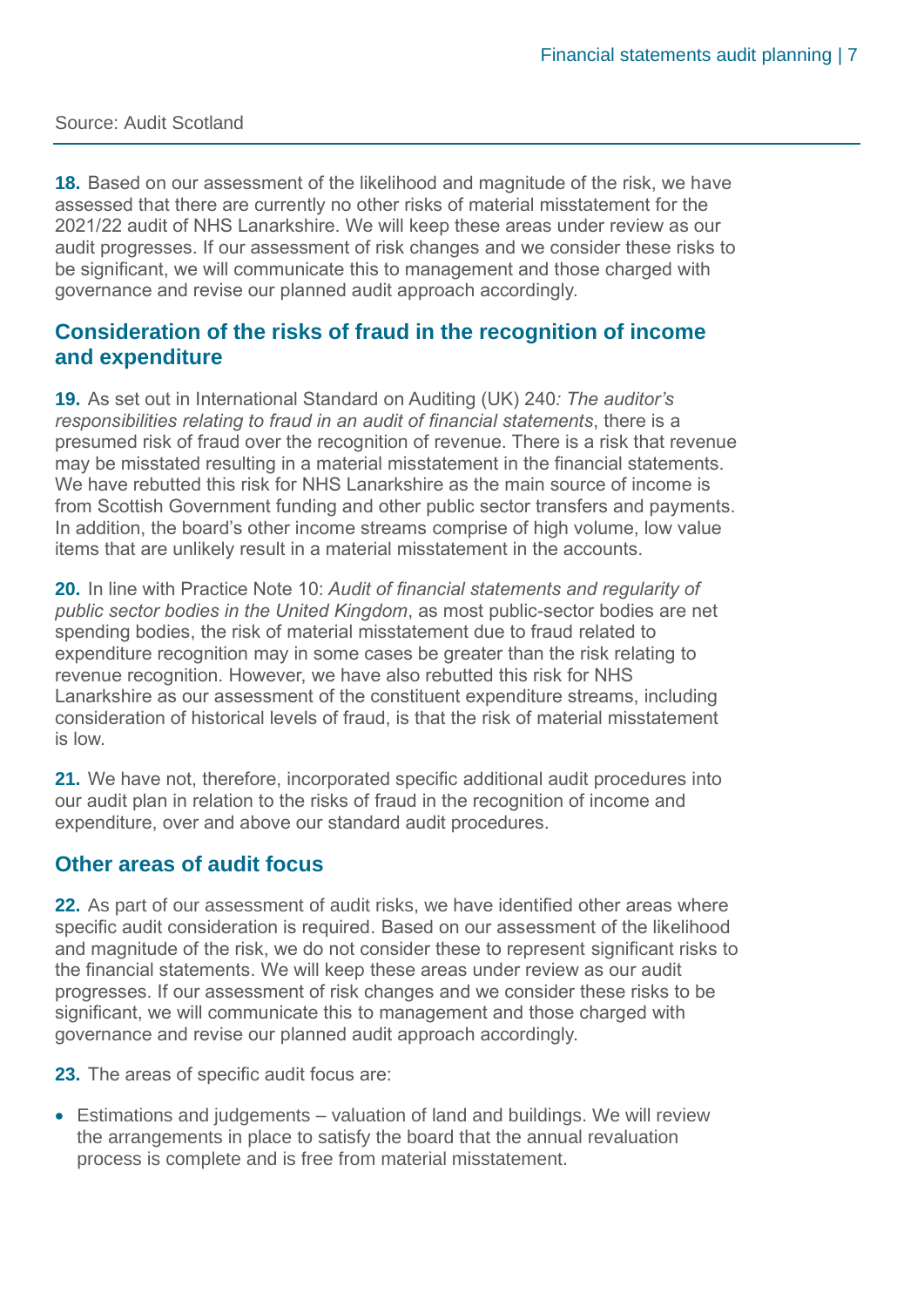- • Staff costs As has been reported in previous years, issues are continuing around the timeliness with which temporary or permanent changes to staffing are notified to payroll. We will substantively test a sample of employees to ensure that their employment status supports the payments made through payroll.
- • Authorisation of journals. The ledger system will allow the same officer to raise and authorise a journal. Arrangements are now in place to ensure that all journals are supported by electronic authorisation. We will substantively test journals to ensure they are supported by appropriate authorisation.

### **Group Consideration**

 **24.** As group auditors, we are required under International Standard on Auditing *auditors)* to obtain sufficient appropriate audit evidence on which to base our audit opinion on the group financial statements. (UK) 600: *Audits of group financial statements (including the work of component*

 **25.** NHS Lanarkshire has a group which comprises component entities, including North and South Lanarkshire Integration Joint Boards and Lanarkshire Health Board Endowment Fund. The audits of the financial information of some of the components are performed by other auditors. We plan to place reliance on the work of the component auditors. We will obtain sufficient appropriate audit evidence in relation to the consolidation process and the financial information of the components on which to base our group audit opinion.

### **Audit of Performance Report, Governance Statement, and audited part of the Remuneration and Staff Report**

 **26.** In addition to the appointed auditor's opinion of the financial statements, the Auditor General for Scotland prescribes that the appointed auditor should provide opinions as to whether the Performance Report, Governance Statement, and audited part of the Remuneration and Staff Report, have been compiled in accordance with the appropriate regulations and frameworks and are consistent with the financial statements.

 **27.** To inform these opinions we will consider whether the disclosures within each statement comply with the requirements of the applicable guidance, and confirm that relevant information reflects the contents of the financial statements and other supporting documentation, including:

- • Performance Report Performance information reported to the Board and published during the year.
- • Governance Statement Annual assurance statements, including their completeness and accuracy, completed, and prepared by Directors to provide assurances to the Accountable Officer, and Internal Audit's Annual Report.
- Remuneration and Staff Report Payroll data and HR reports.

 **28.** Based on our knowledge of the audit, and the established procedures in place to produce these statements, we have not identified any specific risks to be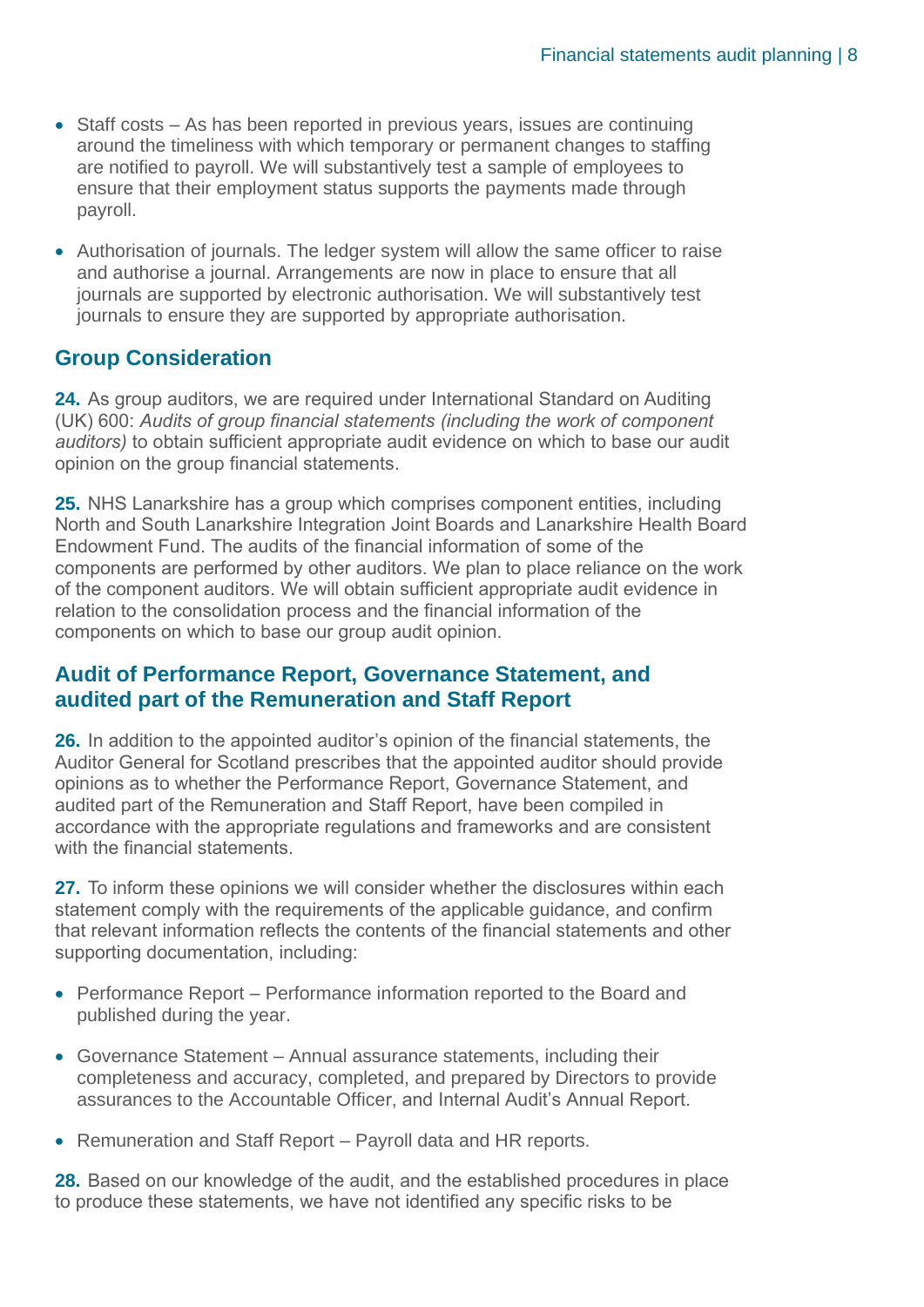communicated to those charged with governance in relation to the audit of the Performance Report, Governance Statement, and audited part of the Remuneration and Staff Report.

### **Audit risk assessment process**

 **29.** Audit risk assessment is an iterative and dynamic process. Our assessment of risks set out in this plan may change as more information and evidence becomes available during the progress of the audit. Where such changes occur, we will advise management and where relevant, report them to those charged with governance.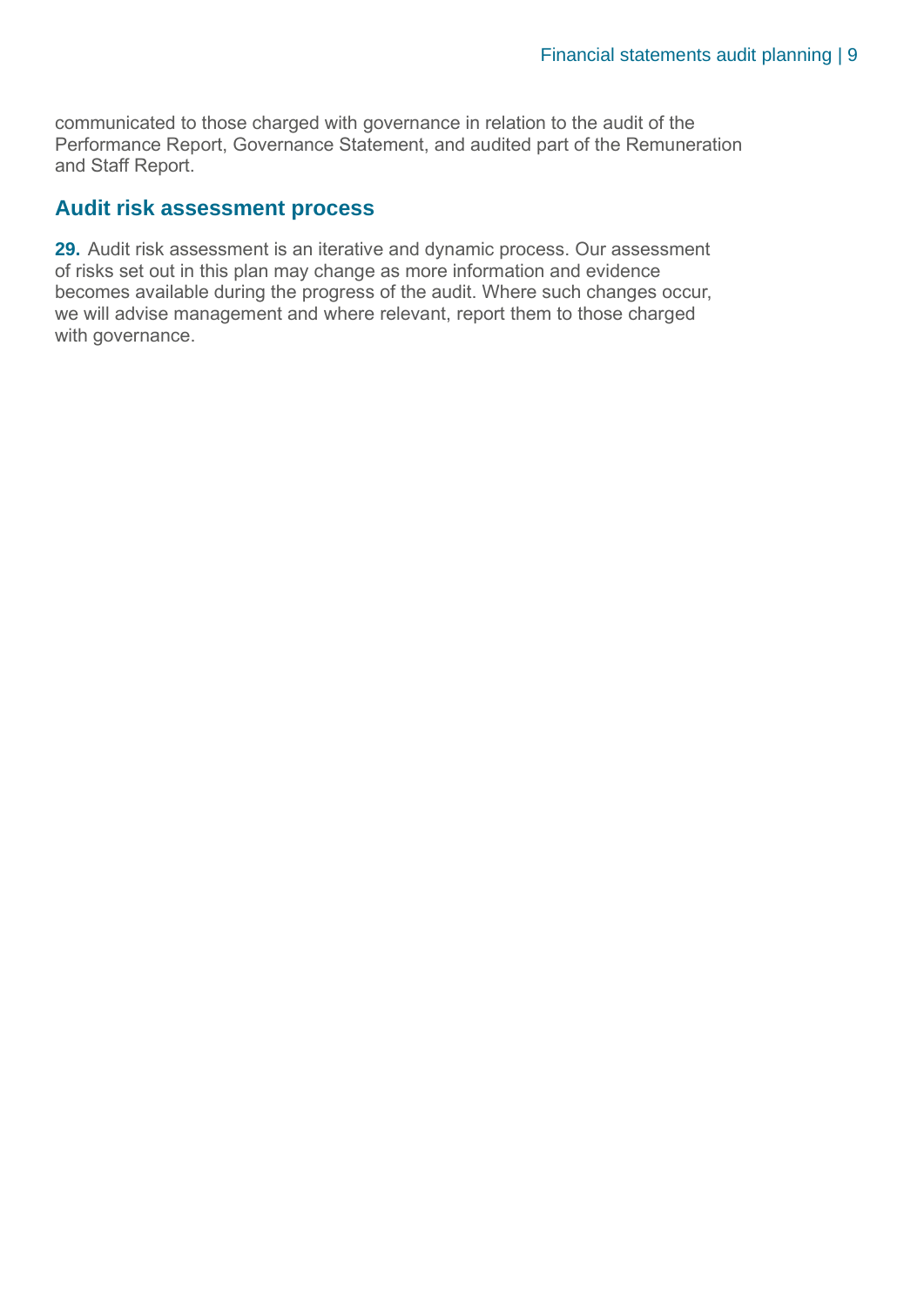## <span id="page-9-0"></span> **Audit dimensions and Best Value**

### **Wider scope of public sector audit**

 **30.** The Code of Audit [Practice](https://www.audit-scotland.gov.uk/uploads/docs/report/2016/code_audit_practice_16_0.pdf) sets out the four dimensions that frame the wider scope of public sector audit. The Code of Audit Practice requires auditors to consider the adequacy of the arrangements in place for the audit dimensions in audited bodies.

### **Audit dimensions**

**31.** The four dimensions that frame our audit work are shown in [Exhibit](#page-9-1) 3.

<span id="page-9-1"></span>

### Source: Code of Audit Practice

**32.** In summary, the four dimensions cover the following:

- • **Financial management**  Financial management is concerned with financial capacity, sound budgetary processes and whether the control environment and internal controls are operating effectively.
- • **Financial sustainability**  We will comment on the financial sustainability of the board in the longer term. We define this as medium term (two to five years) and longer term (longer than five years).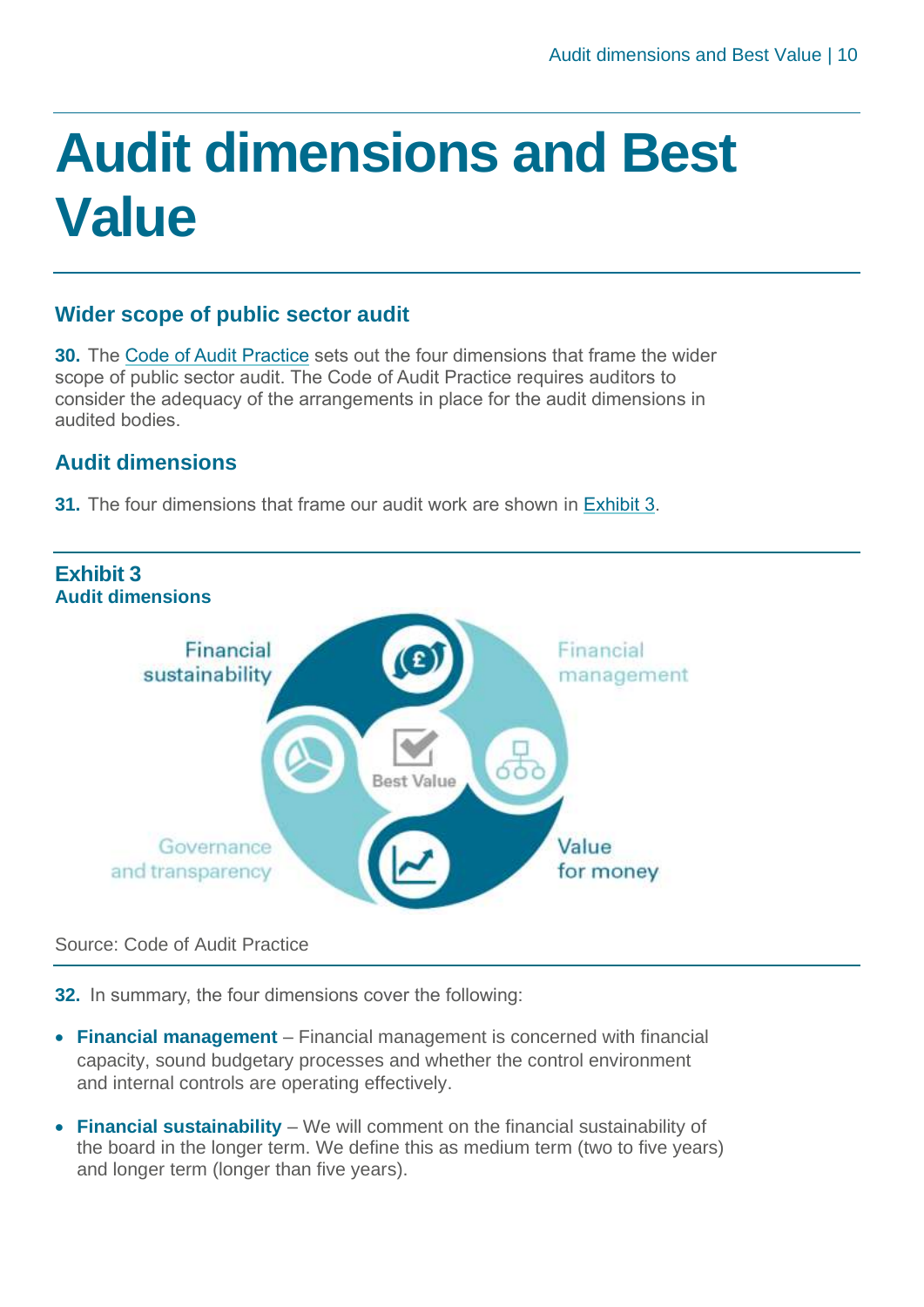- **Governance and transparency**  Governance and transparency is  concerned with the effectiveness of scrutiny and governance arrangements, leadership, and decision-making and transparent reporting of financial, performance and other information.
- Value for money Value for money refers to using resources effectively and continually improving services.

### **Duty of Best Value**

**33.** Ministerial Guidance to [Accountable](https://www.gov.scot/publications/best-value-public-services-guidance-accountable-officers/) Officers for public bodies and the Scottish [Public Finance](https://www.gov.scot/publications/scottish-public-finance-manual/background-and-applicability/background-and-applicability/) Manual (SPFM) explain that the Chief Executive of NHS Lanarkshire, as Accountable Officer, has a specific responsibility to ensure that arrangements have been made to secure Best Value (BV). During 2020/21 the board carried out a detailed review of its arrangements to secure Best Value across the seven characteristics set out in the guidance issued to Accountable Officers by the Scottish Government. In our 2020/21 Annual Audit Report, we reported that there were some areas where further work was required, particularly as a result of changing pressures arising from the Covid-19 response. However, the action taken by the board to assess its BV arrangements is considered to be good practice.

### **Conclusions on wider scope responsibilities**

**34.** The appointed auditor is required to report conclusion on the wider scope responsibilities and consider the audit dimensions specified in the Code of Audit Practice, [Exhibit](#page-9-1) 3.

**35.** As part of our audit planning work, we have reviewed the wider dimensions of public sector audit applicable to NHS Lanarkshire and identified the risks set out in **[Exhibit](#page-10-0) 4**. This exhibit sets out the risks, sources of assurance from management arrangements and the further audit procedures we plan to perform to gain assurances over the risks. The conclusions from this work will be reported within our 2021/22 Annual Audit Report.

### <span id="page-10-0"></span>**Exhibit 4 2021/22 Audit dimension risks**

| <b>Description of risk</b>                                                                                                                                                                                                                                                                                         | <b>Sources of assurance</b>                                                                                                                                      | <b>Planned audit response</b>                                                                                          |
|--------------------------------------------------------------------------------------------------------------------------------------------------------------------------------------------------------------------------------------------------------------------------------------------------------------------|------------------------------------------------------------------------------------------------------------------------------------------------------------------|------------------------------------------------------------------------------------------------------------------------|
| 1. Financial sustainability<br>There is continued<br>uncertainty around financial<br>sustainability as the wider<br>impact of Covid-19 is not<br>yet known. Although<br>additional funding has been<br>available throughout the<br>pandemic, this is not<br>sustainable going forward.<br>The efficiency programme | Monthly reports to Board or •<br><b>PPRC.</b> Financial Plan<br>paper to be presented to<br>Board in March 2022.<br>Quarterly reports to the<br>Audit Committee. | Review the impact of the<br>pandemic on NHS Lanarkshire's<br>financial plans and achievement<br>of efficiency savings. |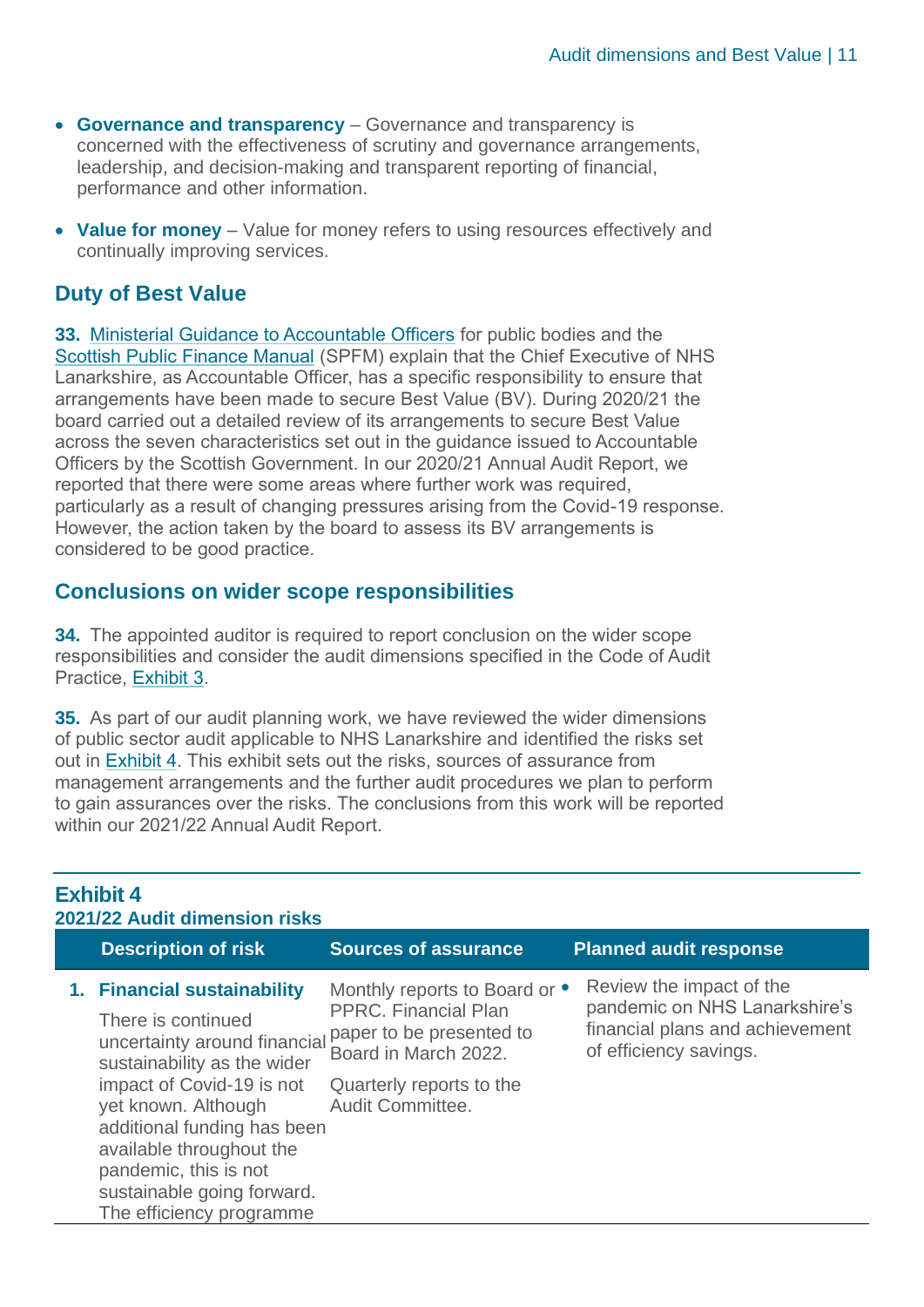the constraints on shaping service delivery. Efficiency savings realised to date are generally on a non- through unfilled staffing vacancies) rather than on a sustainable recurring basis. This will result in added pressure in subsequent has been significantly impacted by Covid-19 and recurring basis (e.g. years as budgets become increasingly constrained.

2. **Sustainability of services** Monthly reports to

 The board is facing unprecedented demand for services alongside trying to manage the backlog of and treatment as a result of the service disruption due increasing patient numbers, patients are presenting with more complex care needs, resulting in lengthier patient pressure on the board's patients awaiting diagnosis to Covid-19. As well as journeys. This increases services.

PPRC. The reports to assess the extent to which the board is meeting the demand for services in Review the board's performance Acute Governance which the board is meeting<br>Committee papers. the demand for services in Lanarkshire.

### **3. Workforce pressures**

 The board is facing significant workforce pressures due to a combination of being unable to fill vacant posts, and high levels of staff absence.

 The pressures on the availability of staffing will have a direct impact on the services, both now and also as the focus on recovery of board's ability to deliver services increases.

 Silver Workforce Command and current recruitment. included in the Silver Workforce update to Gold Regular reporting to the group on absence levels This detail is subsequently  $\bullet$ Command.

 are taken to the Staff Quarterly workforce reports Governance Committee.

- • Review the level of staff absences in NHS Lanarkshire and the arrangements in place to monitor the position.
- • Monitor what action the board is taking to address workforce pressures and the effectiveness of these measures.

Source: Audit Scotland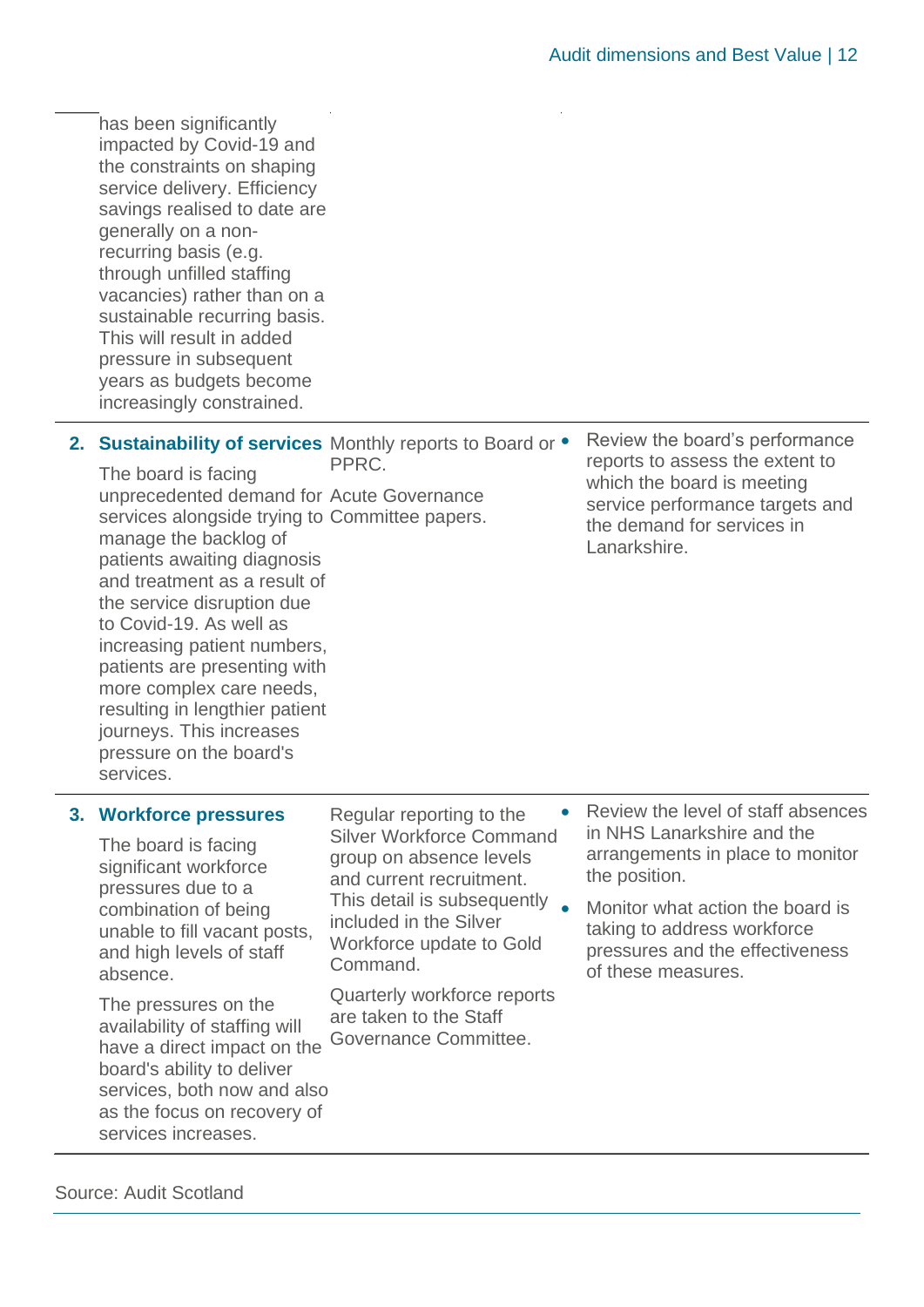### <span id="page-12-0"></span> **timetable, and audit fee Reporting arrangements,**

### **Reporting arrangements**

**36.** This Annual Audit Plan, the outputs set out in **[Exhibit](#page-12-1) 5**, and any other outputs on matters of public interest will be published on our website: [www.audit](http://www.audit-scotland.gov.uk./)[scotland.gov.uk.](http://www.audit-scotland.gov.uk./)

 **37.** Matters arising from our audit will be reported on a timely basis and will include agreed action plans. Draft reports will be issued to the relevant officers to confirm factual accuracy, prior to the issue and publication of final reports.

 **38.** We will provide an independent auditor's report (i.e. audit certificate) to Lanarkshire Health Board, the Auditor General for Scotland and the Scottish Parliament setting out our opinions on the annual report and accounts. We will provide the NHS Lanarkshire and the Auditor General for Scotland with an annual report on the audit containing observations, conclusions and recommendations on significant matters which have arisen during the audit.

 **39.** [Exhibit](#page-12-1) 5 outlines the target dates for our audit outputs. 2021/22 remains a transitional year, and there is a risk that pre-Covid audit timetables may not be achieved. However, our intention is for the 2021/22 NHS Lanarkshire audit work to be completed in time to enable certification of the annual report and accounts by 30 June 2022.

<span id="page-12-1"></span>

| <b>Exhibit 5</b><br>2021/22 Audit outputs |                    |                                       |  |
|-------------------------------------------|--------------------|---------------------------------------|--|
| <b>Audit Output</b>                       | <b>Target date</b> | <b>Audit Committee</b><br><b>Date</b> |  |
| <b>Annual Audit Plan</b>                  | 28 February 2022   | 1 March 2022                          |  |
| <b>Management Report</b>                  | 31 May 2022        | 7 June 2022                           |  |
| <b>Independent Auditor's Report</b>       | 23 June 2022       | 29 June 2022                          |  |
| <b>Annual Audit Report</b>                | 29 June 2022       | 29 June 2022                          |  |

### Source: Audit Scotland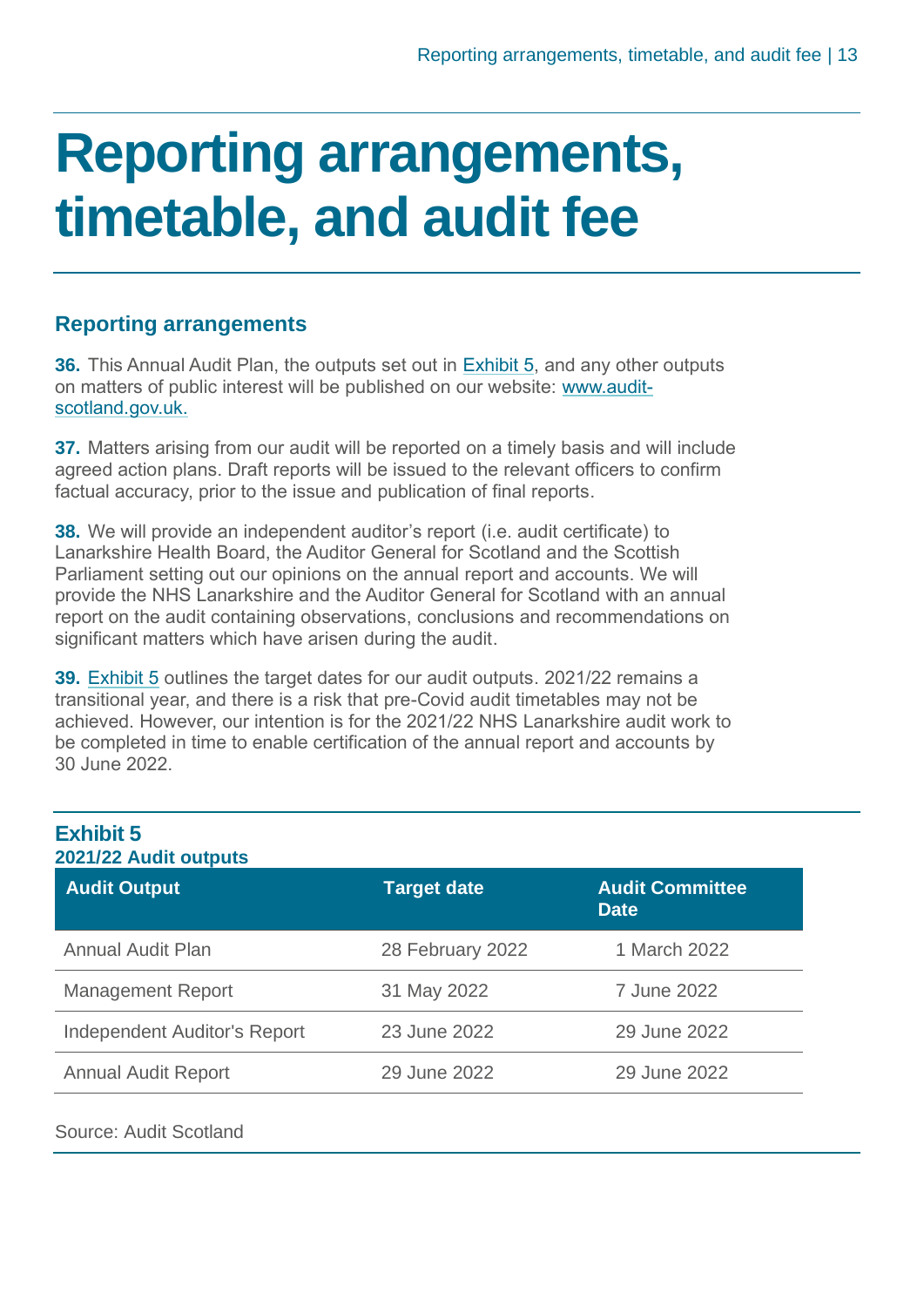### **Timetable**

 **40.** To support an efficient audit, it is critical that a timetable is agreed with management for the production and audit of the annual report and accounts. The agreed timetable for the 2021/22 annual report and accounts is shown in [Exhibit](#page-13-0) 6.

### <span id="page-13-0"></span>**Exhibit 6**

**Proposed annual report and accounts timetable** 

| <b>Key stage</b>                                                                                                                                             | <b>Provisional Date</b> |
|--------------------------------------------------------------------------------------------------------------------------------------------------------------|-------------------------|
| Submission of the unaudited annual report and accounts with<br>working papers package (in line with local agreement).                                        | 9 May 2022              |
| Latest date for final clearance meeting with the Director of<br>Finance                                                                                      | 15 June 2022            |
| Agreement of audited and unsigned annual report and accounts                                                                                                 | 22 June 2022            |
| Issue of Proposed Annual Audit Report to those charged with<br>governance (including Letter of Representation and proposed<br>Independent Auditor's Report)* | 22 June 2022            |
| Issue of Annual Audit Report to those charged with governance.                                                                                               | 29 June 2022            |
| Signed Independent Auditor's Report                                                                                                                          | 29 June 2022            |
| *The final Annual Audit Report will be issued after the audited<br>2021/22 Annual Report and Accounts are certified.                                         |                         |

#### Source: Audit Scotland

### **Audit fee**

 **41.** The agreed audit fee for the 2021/22 audit of NHS Lanarkshire is £203,430 (2020/21: £199,520). In determining the audit fee, we have taken account of the risk exposure of NHS Lanarkshire, the planned management assurances in place and the level of reliance we plan to take from the work of internal audit.

 **42.** Our audit approach assumes receipt of the unaudited annual report and accounts, with a complete working papers package, on 9 May 2022. Where our audit cannot proceed as planned through, for example, late receipt of unaudited annual report and accounts, a supplementary fee may be levied. An additional fee may also be required in relation to any work or other significant exercises out with our planned audit activity.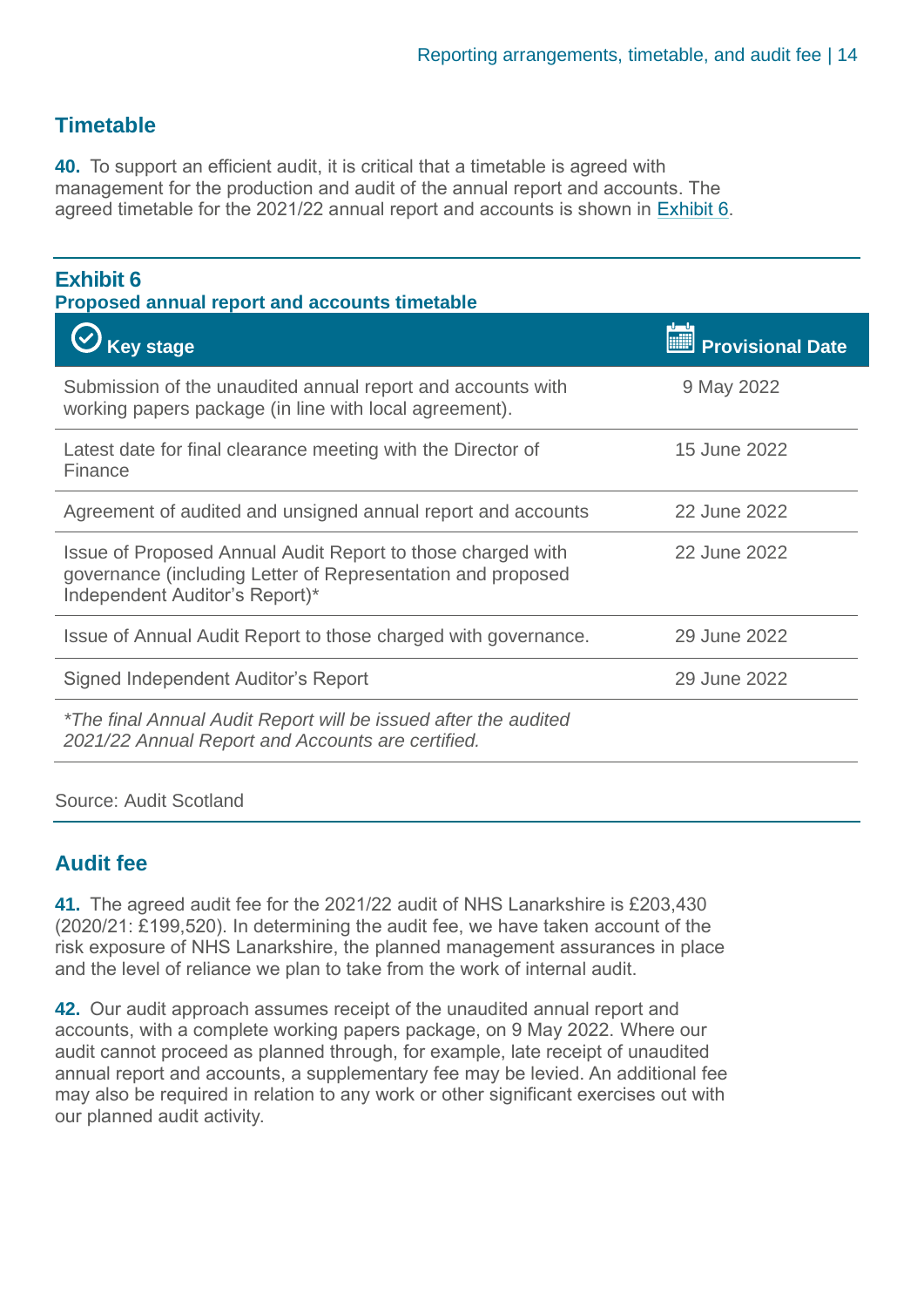### <span id="page-14-0"></span>**Other matters**

### **Internal audit**

 **43.** International standards on Auditing (UK) 610: *Considering the work of internal audit r*equires us to:

- • consider the activities of internal audit and their effect on external audit procedures
- • obtain an understanding of internal audit activities to inform our planning and develop an effective audit approach that avoids duplication of effort
- • perform a preliminary assessment of the internal audit function when there is scope for relying on internal audit work which is relevant to our financial statements' responsibilities; and
- • evaluate and test the work of internal audit, where use is made of that work for our financial statements responsibilities to confirm its adequacy for our purposes.

 **44.** Internal audit is part of a managed service, overseen by Fife, Tayside and Forth Valley Audit and Management Services (FTF). Our assessment of the internal audit function concluded that it has sound documentation standards and reporting procedures in place and that it complies with the requirements of the Public Sector Internal Audit Standards (PSIAS).

 **45.** We will not be placing formal reliance on the work of internal audit to support our financial statements audit opinion. However, we do plan to use the work of internal audit to inform our audit approach and our conclusions on the wider dimensions' aspects of the audit.

### **Independence and objectivity**

Commission must comply with the Code of Audit [Practice](https://www.audit-scotland.gov.uk/uploads/docs/report/2016/code_audit_practice_16_0.pdf) and relevant supporting guidance. When auditing the financial statements, auditors must also comply with professional standards issued by the Financial Reporting Council and those of the professional accountancy bodies. These standards impose stringent rules to ensure the independence and objectivity of auditors. Audit Scotland has robust arrangements in place to ensure compliance with these standards including an  annual *'fit and proper*' declaration for all members of staff. The arrangements are overseen by the Director of Audit Services, who serves as Audit Scotland's Ethics **46.** Auditors appointed by the Auditor General for Scotland or Accounts Partner.

 **47.** The appointed auditor for the audit of NHS Lanarkshire is Fiona Mitchell- Knight, Audit Director. Auditing and ethical standards require the appointed auditor to communicate any relationships that may affect the independence and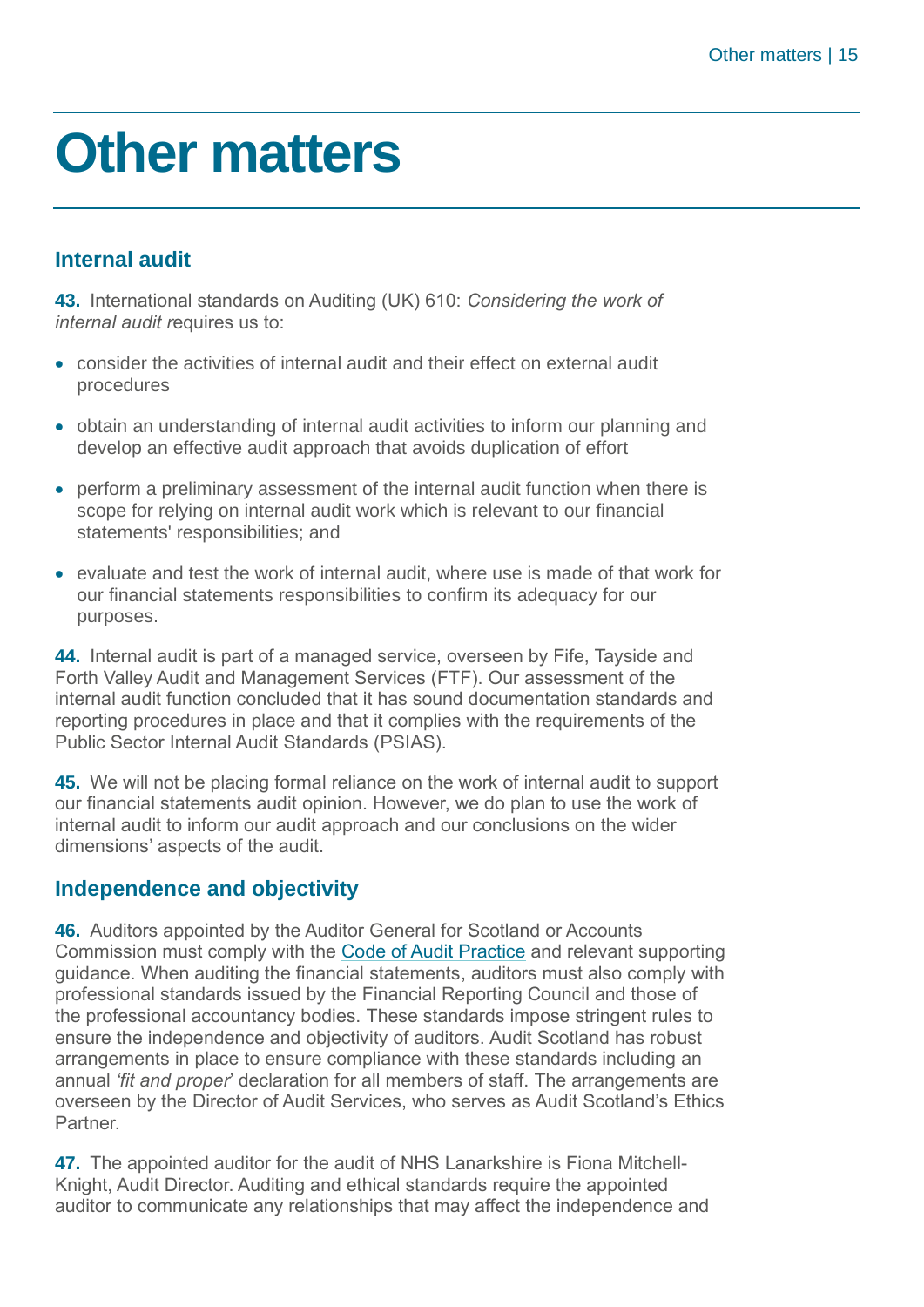objectivity of audit staff. We are not aware of any such relationships pertaining to the audit of NHS Lanarkshire.

### **Quality control**

 **48.** International Standard on Quality Control (UK) 1 (ISQC1) requires a system of quality control to be established, as part of financial audit procedures, to provide reasonable assurance that professional standards and regulatory and legal requirements are being complied with and that the independent auditor's report or opinion is appropriate in the circumstances.

 **49.** The foundation of our quality framework is our Audit Guide, which incorporates the application of professional auditing, quality and ethical standards and the Code of Audit Practice (and supporting guidance) issued by Audit Scotland and approved by the Auditor General for Scotland. To ensure that we achieve the required quality standards, Audit Scotland conducts peer reviews and internal quality reviews. Additionally, the Institute of Chartered Accountants of Scotland (ICAS) have been commissioned to carry out external quality reviews.

 **50.** As part of our commitment to quality and continuous improvement, Audit Scotland will periodically seek your views on the quality of our service provision. We welcome feedback at any time, and this may be directed to the engagement lead.